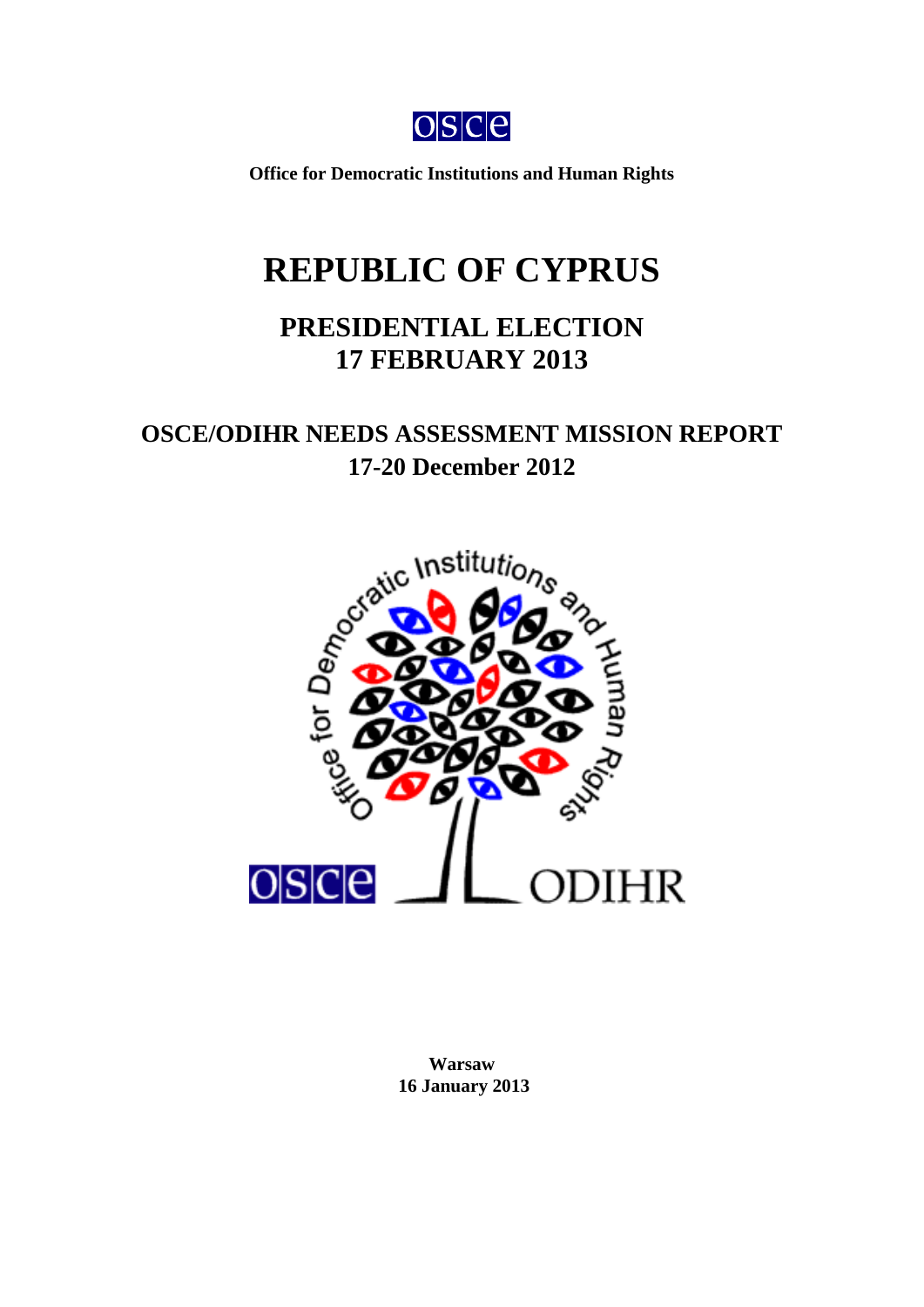### **TABLE OF CONTENTS**

| П.                |             |  |
|-------------------|-------------|--|
| III.              |             |  |
|                   | $A_{\cdot}$ |  |
|                   | B.          |  |
|                   |             |  |
|                   | D.          |  |
|                   | $E_{\perp}$ |  |
| $\mathbf{F}$      |             |  |
|                   | $G_{\perp}$ |  |
| $\mathbf{IV}_{-}$ |             |  |
|                   |             |  |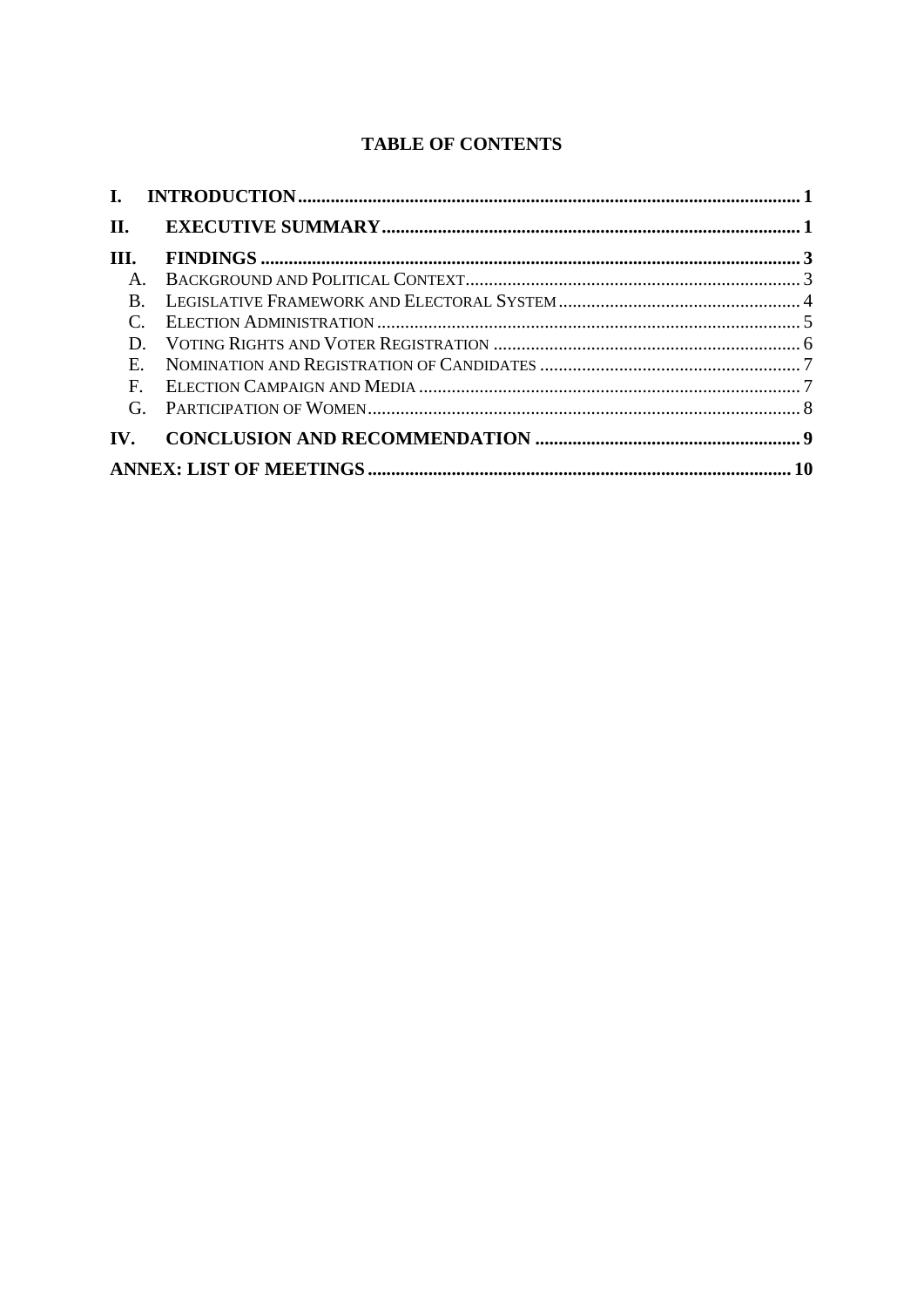#### **REPUBLIC OF CYPRUS PRESIDENTIAL ELECTION 17 February 2013**

#### **OSCE/ODIHR Needs Assessment Mission Report 17-20 December 2012**

#### <span id="page-2-0"></span>**I. INTRODUCTION**

Following an invitation from the Permanent Mission of the Republic of Cyprus to the OSCE to observe the upcoming 17 February 2013 presidential election, the OSCE Office for Democratic Institutions and Human Rights (OSCE/ODIHR) undertook a Needs Assessment Mission (NAM) to the Republic of Cyprus from 17 to 20 December 2012. The NAM included Tatyana Bogussevich, OSCE/ODIHR Senior Election Adviser, and Lusine Badalyan, OSCE/ODIHR Election Adviser.

The purpose of the mission was to assess the pre-election environment and the preparations for the presidential election. Based on this assessment, the NAM was to recommend whether to deploy an OSCE/ODIHR election-related activity for the forthcoming election, and if so, what type of activity best meets the identified needs. Meetings were held with officials from state institutions, the election administration, the judiciary, as well as with representatives of political parties, media and civil society. A list of meetings is annexed to this report.

The OSCE/ODIHR would like to thank the Ministry of Foreign Affairs for their assistance and co-operation in organizing the visit. The OSCE/ODIHR would also like to thank all of its interlocutors for having taken the time to meet with the mission and sharing their views.

#### <span id="page-2-1"></span>**II. EXECUTIVE SUMMARY**

Cyprus has a presidential system of government with executive power being vested in the President of the Republic. The president is elected for a five-year term. In case no candidate wins more than 50 per cent of the valid votes in the first round, a second round takes place one week after the election day between the two candidates who won the most votes.

Twelve candidates have announced their intention to contest the election; among those, two are women. The election is taking place against the backdrop of the economic crisis and negotiations on a Memorandum of Understanding between Cyprus and the *Troika* over the terms of a bailout package.

The legal framework governing the presidential election comprises the Constitution, the law on presidential elections and a number of other legal acts. While the legislation foresees observers from political parties, it does not provide for the observation by civil society organizations and international observers, at odds with paragraph 8 of the 1990 OSCE Copenhagen Document.

The legal framework does not regulate campaign finance during presidential elections. All OSCE/ODIHR NAM interlocutors expressed the opinion that there is a need for proper regulation. On 17 December 2012, the parliament passed a new Law on Political Parties, superseding the previous law from February 2011. All OSCE/ODIHR NAM interlocutors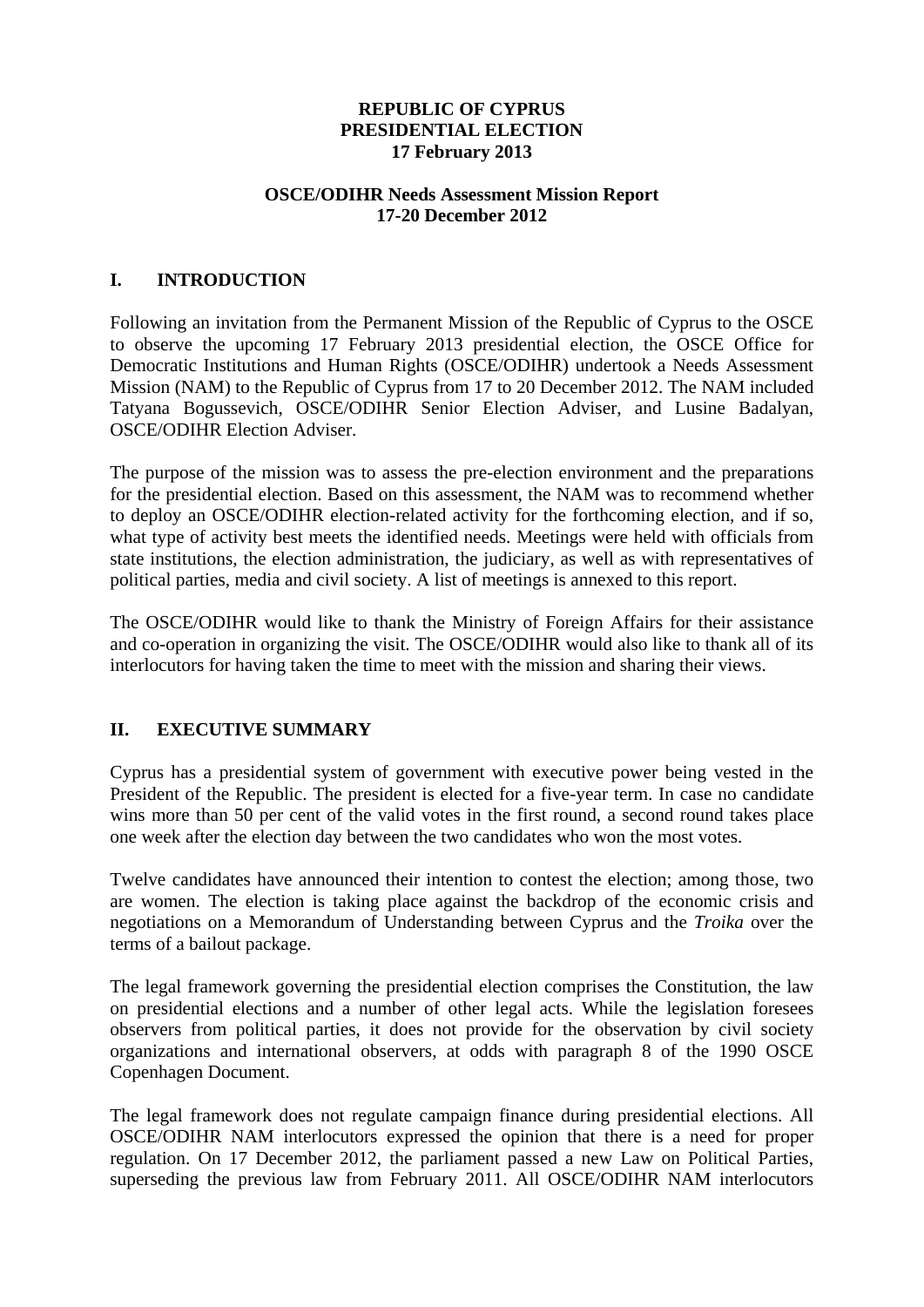welcomed the adoption of the new law and considered it a step forward. Most, however, expressed the opinion that additional work is necessary to enhance regulation and ensure the transparency of party and campaign finance.

The Ministry of Interior is responsible for the organization of presidential elections, with the Permanent Secretary of the Ministry acting as the General Returning Officer. The Central Electoral Office of the Ministry functions on a permanent basis and supports the General Returning Officer in the technical preparations for the election. The District Officers of six administrative divisions of the country are appointed as District Returning Officers and are responsible for the organization of the election at the district level.

Some 1,100 polling stations will be established in-country and some 30 polling stations abroad. District Returning Officers appoint presiding officers and assistants for polling stations from among current and retired civil servants. For the first time as a pilot, unemployed university graduates will be included as assistants in polling stations for the upcoming election to encourage, educate and support them financially. Training sessions will be organized for presiding officers and assistants.

The number of voters after the last revision of the voter lists on 2 October was 533,565. The Ministry of Interior bears overall responsibility for the compilation and revision of voter lists. Registration and voting are compulsory. The law prescribes a criminal and administrative liability for those who fail to submit applications for registration in the voter list, to notify about changes of name or address, or to vote. According to authorities, however, these provisions are not enforced.

The process of candidate nomination will conclude on 18 January. Presidential candidates are self-nominated and can be supported by one or several political parties. Candidates must present nomination papers signed by one initiator and eight supporters to the General Returning Officer. Presidential candidates must pay an electoral deposit of 1,710 EUR, which is returned to candidates who receive 10 per cent or more valid votes.

The electoral campaign is largely unregulated, and the law does not specify a date for the official start of the campaign. Paid political advertising may begin 40 days before election day and should cease 55 hours before the opening of polls. Negative advertising is prohibited and opinion polls cannot be published within seven days of election day.

The media environment is pluralistic with a wide variety of commercial and public broadcasters, and print media. By law, all broadcasters are to ensure equality and objectivity to all candidates three months before election day, although candidates are only registered 30 days before election day. Some OSCE/ODIHR NAM interlocutors noted the need to eliminate such existing legal ambiguities. A few political parties expressed a degree of dissatisfaction with the media's campaign coverage and its categorization of so-called 'main' and 'other' candidates.

Women remain largely underrepresented in executive and legislative bodies. In the 2011 parliamentary elections, the number of female candidates decreased from 8 women (14 per cent) elected previously, to six women (10.7 per cent) elected to the current parliament.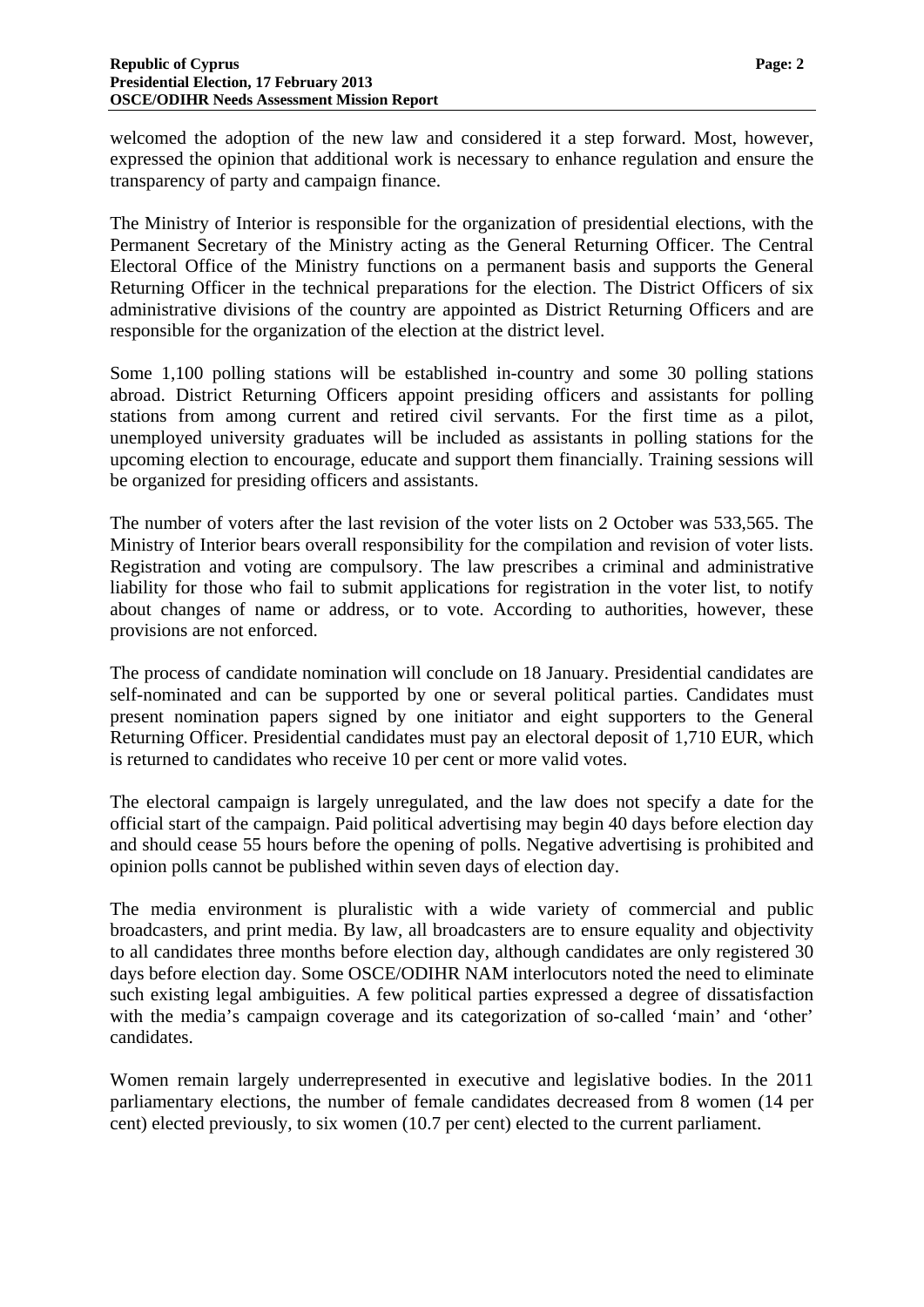The OSCE/ODIHR NAM noted full confidence of all of its interlocutors in the integrity of the electoral process and in the professionalism and impartiality of the election administration. No significant concerns were expressed relating to the respect for fundamental freedoms, transparency of the electoral process, candidate registration, and election day proceedings. The predominant topic of all the discussions during the NAM was the issue of campaign finance, as well as certain aspects of the legal framework regulating media work during electoral campaigns. During its assessment of the 2011 parliamentary elections, the OSCE/ODIHR EAM specifically focused on these areas. A set of recommendations was provided, which remain to be implemented. In consideration of this, an electoral observation activity would not add significant value in the current context. Therefore, the OSCE/ODIHR NAM does not recommend an election-related activity for the 2013 presidential election.

Many OSCE/ODIHR interlocutors indicated an interest in ODIHR's expertise in areas such as campaign finance and review of the legal framework. The OSCE/ODIHR stands ready to engage with the authorities in a follow-up process, to assist them in addressing the outstanding recommendations and providing legal opinions on drafts or legal acts regulating electoral legal framework, including with regard to campaign finance, should the authorities so request.

#### <span id="page-4-0"></span>**III. FINDINGS**

#### <span id="page-4-1"></span>**A. BACKGROUND AND POLITICAL CONTEXT**

Cyprus has a presidential system of government with executive power being vested with the President of the Republic. The presidential election is set for 17 February 2013. The incumbent, President Demetris Christofias from the Progressive Party of Working People (AKEL), has announced that he will not be seeking re-election.

Following the May 2011 parliamentary elections, six political parties entered the parliament: the Democratic Rally (DISY) took 20 seats, AKEL - 19 seats, the Democratic Party (DIKO) won 9 seats. Three other parliamentary parties are the Movement for Social Democracy (EDEK*)* with 5 seats, the European Party (*Evroko)* with 2 seats, and the Ecological and Environmental Movement (Green Party) with 1 seat.

By the time of the OSCE/ODIHR NAM, twelve candidates had announced their intention to contest the election. Three are generally considered as main candidates: the DISY candidate Nicos Anastasiades, who is also supported by DIKO, Stavros Malas with the support of AKEL*,* and Giorgos Lilikas supported by EDEK, but getting support from some members of DIKO despite the party leadership's decision to support the DISY candidate. Among twelve potential candidates, two are women.

The election is taking place against the backdrop of the economic crisis and negotiations on a Memorandum of Understanding between Cyprus and the *Troika* (European Commission, the European Central Bank and the International Monetary Fund). The government and *Troika*  representatives have negotiated for almost five months over the terms of a bailout package. In an effort to address the financial, fiscal and structural challenges, the parliament recently introduced a series of austerity measures.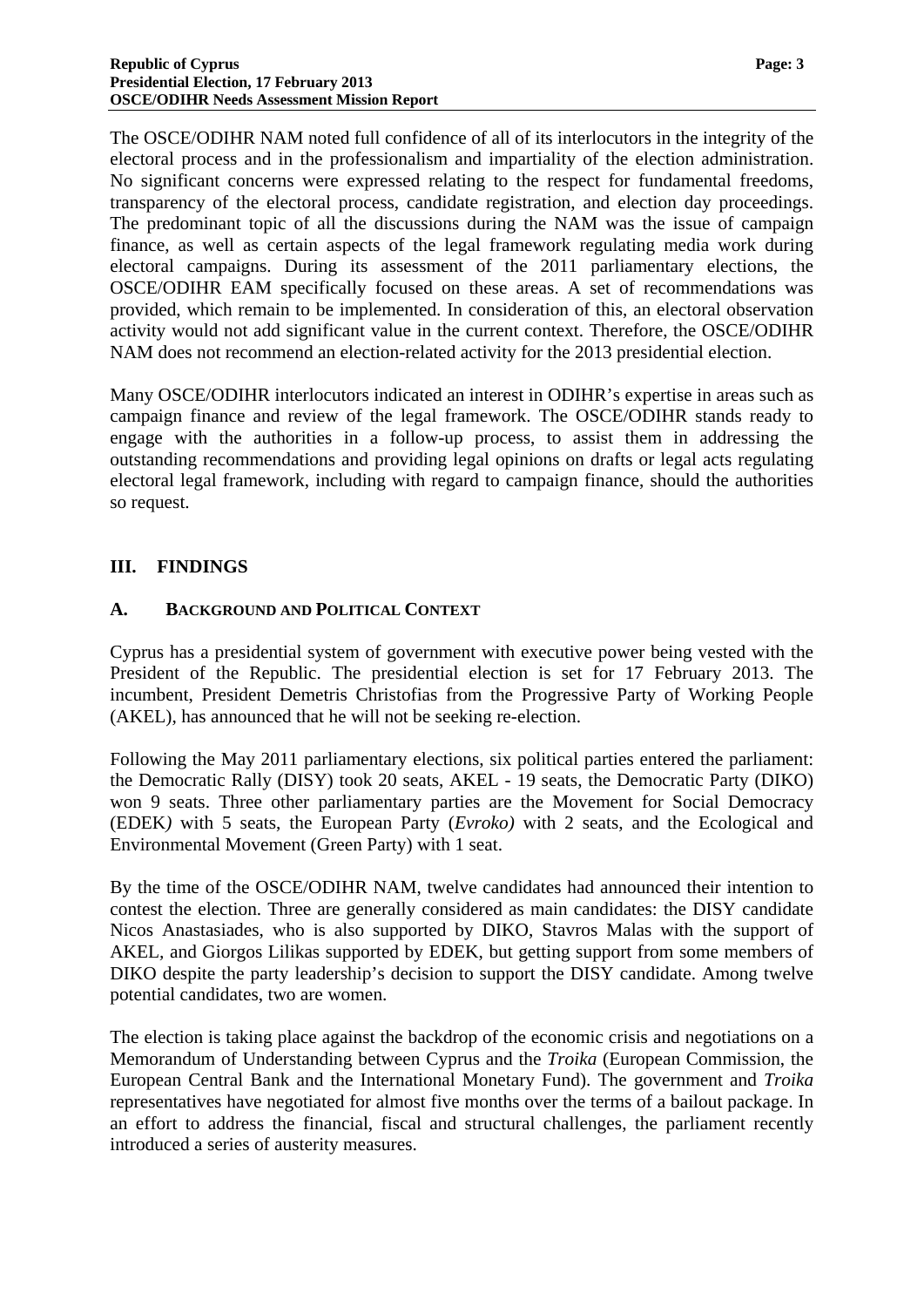The OSCE/ODIHR deployed an Election Assessment Mission (EAM) for the 2011 parliamentary elections, which concluded that the elections "took place in an environment characterized by respect for fundamental human rights and freedoms and a high degree of trust in the professionalism and impartiality of the election administration."<sup>[1](#page-0-0)</sup>

#### <span id="page-5-0"></span>**B. LEGISLATIVE FRAMEWORK AND ELECTORAL SYSTEM**

The legal framework governing the presidential election comprises the Constitution and the law on presidential elections.<sup>[2](#page-5-1)</sup> A number of other applicable legal acts provide additional regulation: the Law on Civil Registry, the Law on Radio and Television, the Law on Cyprus Broadcasting Corporation, and other laws and regulations.

According to the 1960 Constitution, the president is elected by the Greek community and the vice-president by the Turkish community. However, since 1964 when the Turkish Cypriot community withdrew from cross-community institutions such as the presidency, government, parliament and judiciary, the vice-president is not elected and the post remains vacant. The constitutional application is based on judgements of courts that are entitled to adapt the Constitution to new circumstances on the basis of necessity.<sup>[3](#page-5-2)</sup>

For the purpose of the presidential election, the island is considered a single constituency. The president is elected for a five-year term. In case no candidate wins more than 50 per cent of the valid votes in the first round, a second round takes place one week after election day between the two candidates who won the most votes. Citizens can stand if they are over 35, are eligible to vote, and have not been convicted of "an offence involving dishonesty", $4$  have not been disqualified by a court for any electoral offence or are not suffering from a mental disability.[5](#page-5-4)

The electoral legislation does not provide for civil society and international election observation, at odds with paragraph 8 of the 1990 OSCE Copenhagen Document.<sup>[6](#page-5-5)</sup> Following its assessment of the 2011 parliamentary elections, the OSCE/ODIHR's final report recommended that the law should be amended to introduce relevant provisions.

On 17 December 2012, the parliament passed a new Law on Political Parties, superseding the previous law from February 2011, which according to most OSCE/ODIHR NAM

 $\frac{1}{1}$  OSCE/ODIHR election-related reports for Cyprus are available at: [http://www.osce.org/odihr/elections/cyprus.](http://www.osce.org/odihr/elections/cyprus)

<span id="page-5-1"></span>The Law to Make Provisions for Holding of Elections of the First President and of the First Vice-President of the Republic of Cyprus (law on presidential elections) was adopted in 1959 and last amended in 2002. In cases where the law on presidential elections does not provide necessary regulation, the Law on Election of Members of House of Representatives applies. 3

<span id="page-5-2"></span>According to the Constitution, amendments to electoral legislation require a majority of each community's members in the parliament, which could not be reached since the Turkish Cypriot members of the parliament withdrew. The courts decided and the European Court of Human Rights recognized that there was an implied power in the lawmaker, based on the necessity to adapt the constitutional structure to the new circumstances.

<span id="page-5-6"></span>As defined in the Constitution.

<span id="page-5-4"></span><span id="page-5-3"></span><sup>5</sup> Cyprus ratified the United Nations Convention on the Rights of Persons with Disabilities in 2006.

<span id="page-5-5"></span><sup>6</sup> Paragraph 8 of the 1990 OSCE Copenhagen Document states that participating States "consider the presence of observers, both foreign and domestic, can enhance the electoral process for States in which elections are taking place. They therefore invite observers from OSCE participating States and any appropriate private institutions and organizations who may wish to do so to observe the course of their national election proceedings, to the extent permitted by law".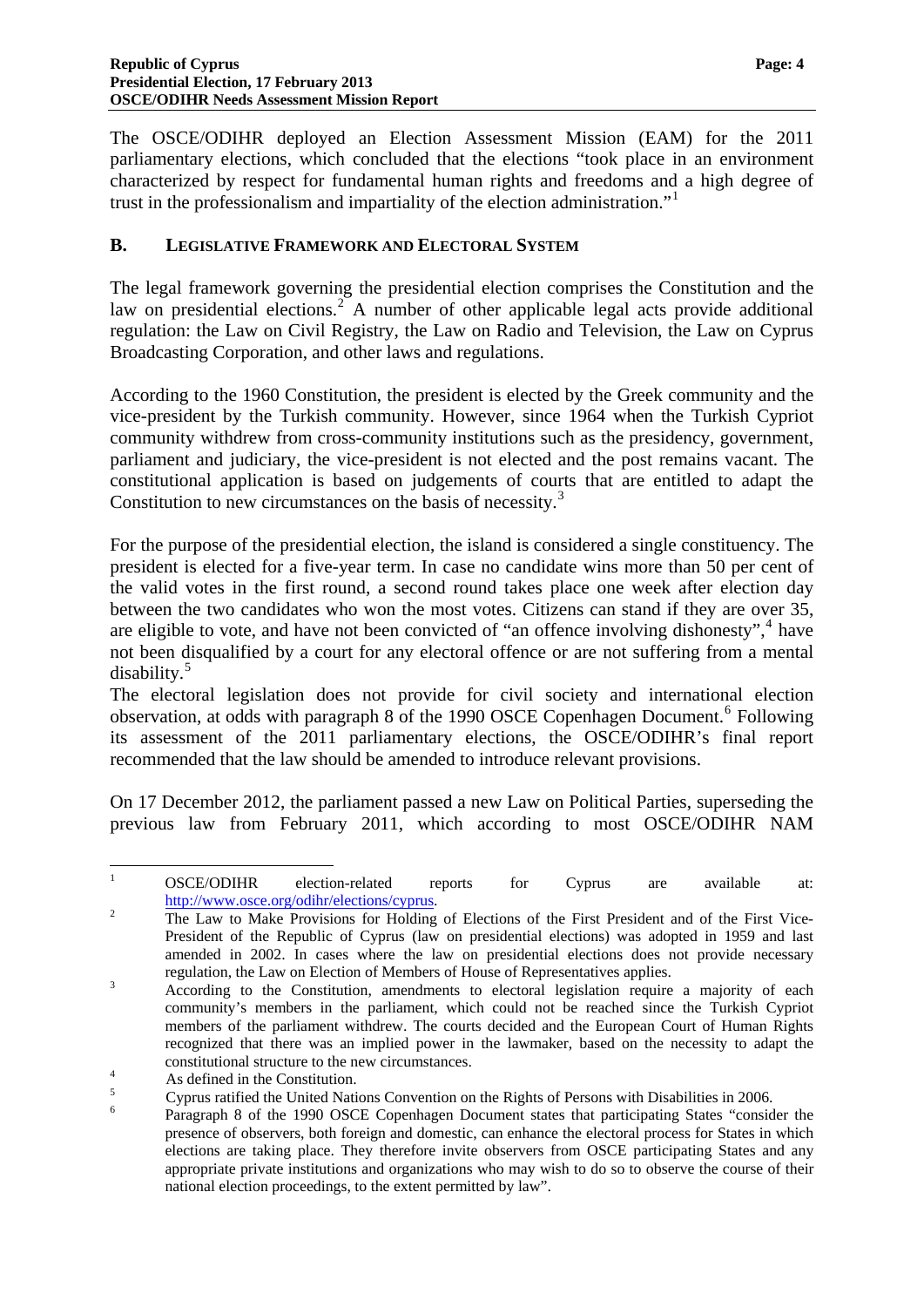interlocutors lacked necessary details and was not applied in practice.<sup>[7](#page-5-6)</sup> All OSCE/ODIHR NAM interlocutors welcomed the adoption of the Law on Political Parties. Most, however, expressed the opinion that additional work is necessary to further improve regulation and ensure the transparency of party and campaign finance. Some OSCE/ODIHR NAM interlocutors expressed concern that the law allows for the possibility of anonymous donations and that only [8](#page-6-1)0 per cent of transactions should be made through bank accounts.<sup>8</sup>

While the campaign finance is regulated during parliamentary elections, the electoral legal framework does not provide any regulation for campaign finance during presidential elections, which was raised as an issue by all OSCE/ODIHR NAM interlocutors. The OSCE/ODIHR EAM for the 2011 parliamentary elections analysed the political party and campaign finance regime in that context and provided a number of recommendations for improving regulation and ensuring transparency, which are included in the EAM's final report.

According to the Constitution, the Supreme Court serves as an Electoral Court during the electoral period, with all 13 judges sitting at hearings. It deals with various election-related complaints, including the validity of elections and registration of candidates. However, according to the Supreme Court, they do not usually receive complaints during presidential elections.

#### <span id="page-6-0"></span>**C. ELECTION ADMINISTRATION**

The Ministry of Interior is responsible for the organization of presidential elections. Following a decree announcing the election day, the Minister of Interior appoints the Permanent Secretary of the Ministry as a General Returning Officer, who co-ordinates the administration of the election. The Central Electoral Office, which functions permanently at the Ministry, supports the General Returning Officer in the technical preparations for the election.

The District Officers of six administrative divisions of the country are appointed as District Returning Officers and are responsible for the organization of the election at the district level. District Returning Officers appoint presiding officers and assistants for the polling stations. Some 1,100 polling stations will be established in-country and some 30 polling stations abroad. For a polling station to be opened abroad, at least 50 voters should be registered in the voter lists for each of the six electoral districts in each of the out-of-country polling stations.<sup>[9](#page-6-2)</sup> Polling stations will also be opened in prisons.

<span id="page-6-3"></span>The presiding officers and assistants are selected from among current and retired civil servants. For the first time as a pilot, unemployed university graduates will be included as assistants in large polling stations for the upcoming election to encourage, educate and

<sup>1</sup> 7 In April 2011, the Group of States against Corruption of the Council of Europe (GRECO) published its evaluation report on transparency of party and campaign funding. See the GRECO evaluation report at: [http://www.coe.int/t/dghl/monitoring/greco/evaluations/round3/GrecoEval3\(2010\)9\\_Cyprus\\_Two\\_EN.p](http://www.coe.int/t/dghl/monitoring/greco/evaluations/round3/GrecoEval3(2010)9_Cyprus_Two_EN.pdf)

 $\frac{df}{dr}$ . The Republic of Cyprus should issue a compliance report on 17 March 2013.

<span id="page-6-1"></span>The OSCE/ODIHR did not have a chance to review the newly adopted law, since it was adopted during the course of the NAM and an English translation was still not available.

<span id="page-6-2"></span>According to the Ministry of Interior, as of 20 December 2012 5,235 voters abroad applied for registration.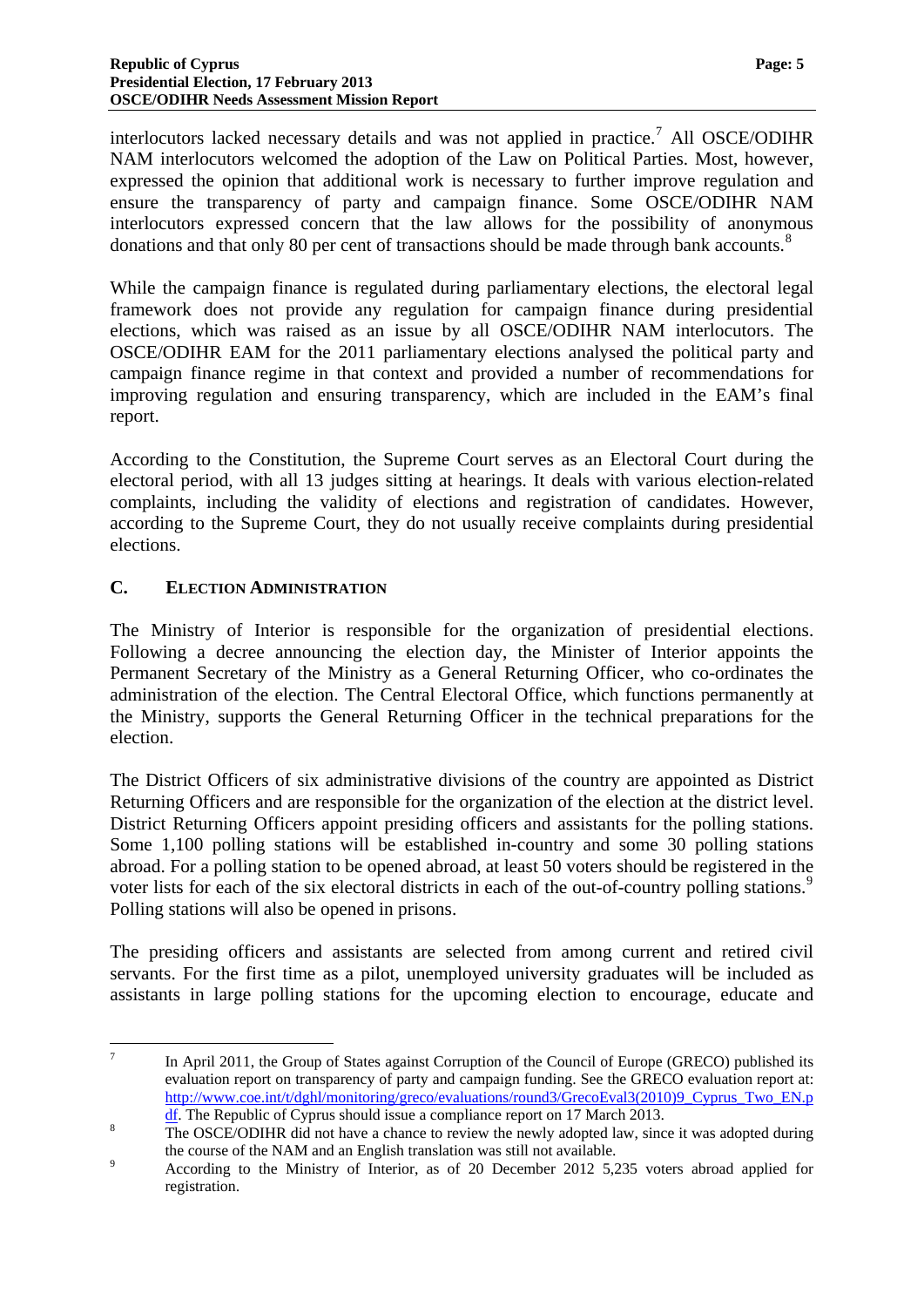support them financially.<sup>[10](#page-6-3)</sup> Training sessions will be organized for presiding officers and assistants.

Meetings of General and District Returning Officers are not open to the general public. However, the public is informed about decisions through press releases and publications on the website of the Ministry of Interior.

Candidates or their designated representatives have the right to be present in polling stations and follow election day proceedings. In addition, election administration regularly consults with candidate representatives on election-related issues. The General Returning Officer informed the OSCE/ODIHR NAM that should the OSCE/ODIHR decide to deploy an election-related activity, full access would be granted to election administration bodies and the process, overall.

OSCE/ODIHR NAM interlocutors expressed full confidence and trust in the professionalism, efficiency and impartiality of the election administration. They raised no particular concerns regarding the technical preparations and conduct of the upcoming election.

#### <span id="page-7-0"></span>**D. VOTING RIGHTS AND VOTER REGISTRATION**

The Civil Registry and Migration Department of the Ministry of Interior bears overall responsibility for the compilation, revision and computerization of voter lists. District Offices are responsible for collecting the data and updating the lists at the district level. The voter lists are posted for public scrutiny at the districts for a period of ten days.

Registration and voting are compulsory and all citizens over 18 must apply to a District Office to register within 30 days of becoming eligible. The law prescribes a criminal liability for those who fail to submit an application for registration in the voter list or fail to notify about changes of name or address.<sup>[11](#page-7-1)</sup> The General Returning Officer informed the OSCE/ODIHR NAM that extensive voter information is being provided to encourage young voters to register. The authorities informed the OSCE/ODIHR NAM that compulsory registration and voting provisions are not enforced and that there is a discussion to change these provisions. $^{12}$  $^{12}$  $^{12}$ 

Voter lists are revised on the second day of each yearly quarter. For the 17 February presidential election, the voter lists close on 2 January. The number of voters after the last revision of 2 October 2012 was  $533.565$ <sup>[13](#page-7-3)</sup> Turkish Cypriots residing in government-

 $10$ 10 The District Office of Nicosia informed the OSCE/ODIHR NAM that it received some 1,500 applications from unemployed youth and planned to select some 850 assistants through a lottery. Each assistant will receive salary of 155 EUR for voting and counting on election day. The presiding officer's

<span id="page-7-1"></span>salary is 310 EUR.<br>Citizens who do not vote are liable to be fined up to 340 EUR. A citizen can be subject to up to six months in prison or fined up to 340 EUR or a combination of both for not submitting an application. For failing to notify about the changes in registration data, they face up to one month in prison or a fine

<span id="page-7-2"></span>up to 85 EUR, or both.<br>
<sup>12</sup> See previous OSCE/ODIHR recommendations in this regard. Namely, that if there were to be a policy decision not to enforce the obligation to register and vote consideration could be given to revising those obligations and the sanctions attached.<br>According to the 2011 population census, the total population is about 862,000, of which 684,000 are

<span id="page-7-3"></span>Cypriot citizens and 178,000 European Union citizens or those of other countries.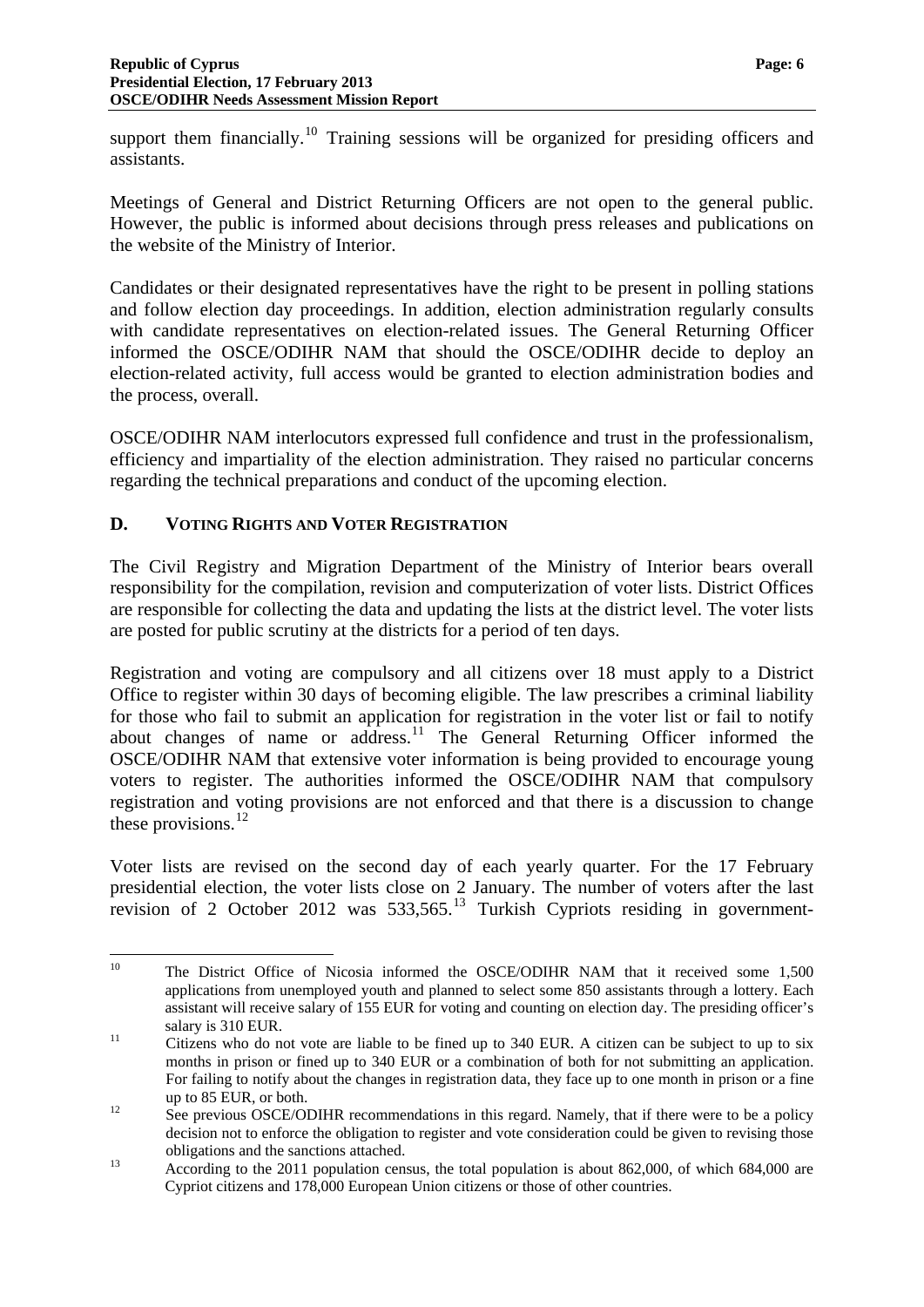controlled areas have the right to vote during the presidential election.<sup>[14](#page-7-2)</sup> According to the Ministry of Interior, 580 Turkish Cypriot voters are registered to vote for the presidential election.

#### <span id="page-8-0"></span>**E. NOMINATION AND REGISTRATION OF CANDIDATES**

Presidential candidates are self-nominated, but can be supported by one or several political parties. Candidates should present nomination papers signed by nine voters: one initiator and eight supporters. Presidential candidates must pay an electoral deposit of 1,710 EUR, which is returned to candidates who receive 10 per cent or more of valid votes. Candidates supported by political parties can request a party emblem to be included on the ballot paper.

Nomination of candidates takes place 30 days before election day. For the forthcoming election, candidates should present their nominations to the General Returning Officer on 18 January 2013, who reviews the papers and registers the candidates on that day. The OSCE/ODIHR NAM was informed that the nomination and registration process is broadcast live by the main TV channels.

#### <span id="page-8-1"></span>**F. ELECTION CAMPAIGN AND MEDIA**

The election campaign is largely unregulated. The law does not specify a date for the official start of the campaign, which effectively means that candidates may start campaigning at any time. The election campaign ends on the day before election day, when all campaign posters must be removed.

The media environment is diverse with a wide variety of commercial and public broadcasters, and print media (which is wholly self-regulated). The main television channels include the public Cyprus Broadcasting Corporation (CYBC)<sup>[15](#page-8-2)</sup> and island-wide private broadcasters such as Mega TV*,* Antenna TV*, Sigma* TV and others*.*

The Law on the Cyprus Broadcasting Corporation provides detailed provisions on how the campaign should be covered by the public broadcaster during the presidential election. According to OSCE/ODIHR NAM interlocutors, some of these provisions are outdated and non-functional. The law stipulates that CYBC should ensure equality and objectivity to all candidates six months before election day. Since candidates are only registered 30 days before an election, the law provides an explanation on whom to consider a presidential candidate. It stipulates that this is: 1) the incumbent; 2) the leader of a political party; 3) a potential candidate enjoying support of one or several parties; and 4) a person respected by the electorate as playing a significant role in the social and political life of the country. The CYBC Board of Directors decides whether a person falls under these categories. CYBC informed the OSCE/ODIHR NAM that it has already agreed with the representatives of potential candidates on a 'code of coverage', according to which three debates among main candidates will be organized before the first round and an additional debate in case of a second round. Debates among other candidates are also envisaged.

<span id="page-8-3"></span> $14$ 14 The law provides for the temporary regulation of "the right to vote and to stand as a candidate by members of the Turkish community with habitual residence in the free areas of the republic", No. 2 (I) 2006 was adopted following a decision of the European Court of Human Rights in the case *Ibrahim Aziz* 

<span id="page-8-2"></span>*v. Cyprus* no. 69949/01 (22 June 2004), available at <u>www.echr.coe.int</u>.<br><sup>15</sup> The public CYBC has two TV channels and four radio channels.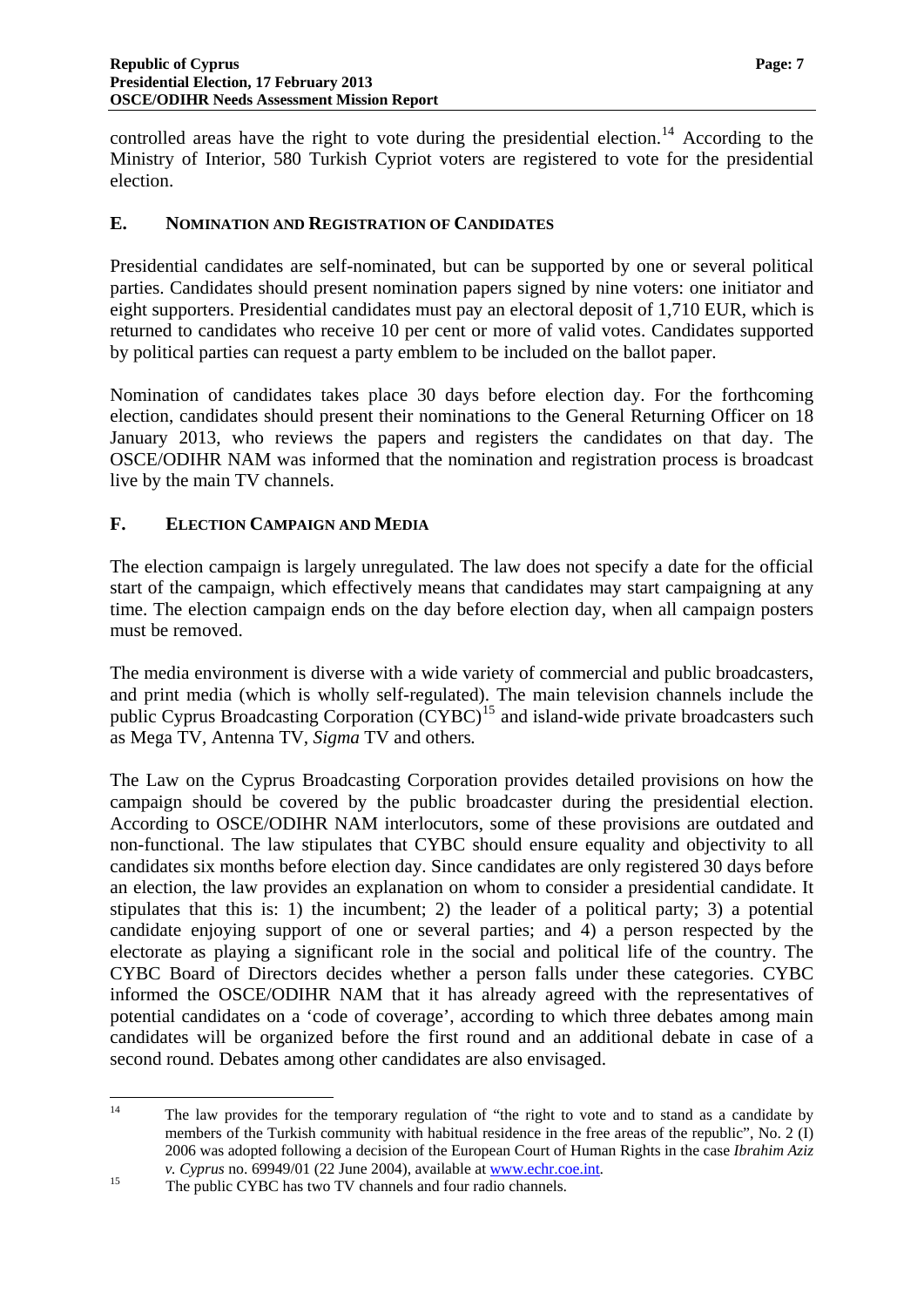According to the Law on Radio and Television, during the electoral period all licensed broadcasters should ensure equal and objective treatment of presidential candidates. For the purpose of electoral campaign coverage, the period starts three months before election day. Paid political advertising may begin 40 days before the election day and should cease 55 hours before the opening of polls. Each candidate is allocated a maximum of 100 minutes of paid advertisement in total on all TV stations and 60 minutes on all radio stations.<sup>[16](#page-8-3)</sup> The broadcaster should ensure clear designation of such programs by announcing that it is a paid broadcast and by separating it from other programs. TV and radio channels are obliged to provide the same financial terms to all candidates. The law prohibits negative advertising. Opinion polls cannot be published within seven days of election day.

The Cyprus Radio-Television Authority<sup>[17](#page-9-1)</sup> oversees the conduct of private television and radio and ensures objectivity of coverage and equal treatment of electoral contestants during the pre-election period. The Authority informed the OSCE/ODIHR NAM that it is difficult to enforce the equal treatment provisions for presidential candidates due to the ambiguous timeframes for the coverage of the campaign provided by the law. Some OSCE/ODIHR NAM interlocutors noted the need to eliminate such existing legal ambiguities.<sup>[18](#page-9-2)</sup> Private broadcasters are to submit a plan for covering the electoral campaign to the Authority, as well as a 'code of coverage' agreed with parties. The Authority monitors paid political advertising both on private TV and radio and on CYBC.

A few political parties expressed a degree of dissatisfaction with the media's campaign coverage and its categorization of the so-called 'main' and 'other' candidates.

#### <span id="page-9-0"></span>**G. PARTICIPATION OF WOMEN**

Cyprus ratified the Convention on the Elimination of All Forms of Discrimination against Women (CEDAW) in 1985. Based on CEDAW provisions, the government has formulated a National Action Plan that covers areas such as legal reform, participation of women in political and public life, violence against women, raising public awareness of women's issues, sensitization, and gender mainstreaming in the government sector.<sup>[19](#page-9-3)</sup>

The Ministry of Justice and Public Order oversees the overall promotion of gender equality and the protection of women's rights, with an instrument set up to this effect by the Council of Ministers; the National Mechanism for Women's Rights.

However, women remain largely underrepresented in executive and legislative bodies. In the 2011 parliamentary elections, the number of female candidates decreased from 8 women (14

 $16$ <sup>16</sup> In case of a second round, each candidate gets no more that 25 minutes both on TV and radio.

<span id="page-9-1"></span><sup>17</sup> The Cyprus Radio-Television Authority is an independent regulatory body established under the Law on Radio and Television. It is composed of a chairperson, vice-chairperson and five members, appointed by the Council of Ministers for a six-year term. The Authority is self-financed from license fees and fines. 18 The Cyprus Radio-Television Authority informed the OSCE/ODIHR NAM that relevant suggestions for

<span id="page-9-2"></span>amending the law were submitted to the parliament. However, no changes have been introduced before the upcoming election.

<span id="page-9-3"></span><sup>&</sup>lt;sup>19</sup> See Consideration of Reports submitted by States, parties under Article 18 of the CEDAW; Combined third, fourth and fifth periodic reports of State parties, Cyprus, [http://www.un.org/womenwatch/daw/cedaw/reports.htm.](http://www.un.org/womenwatch/daw/cedaw/reports.htm)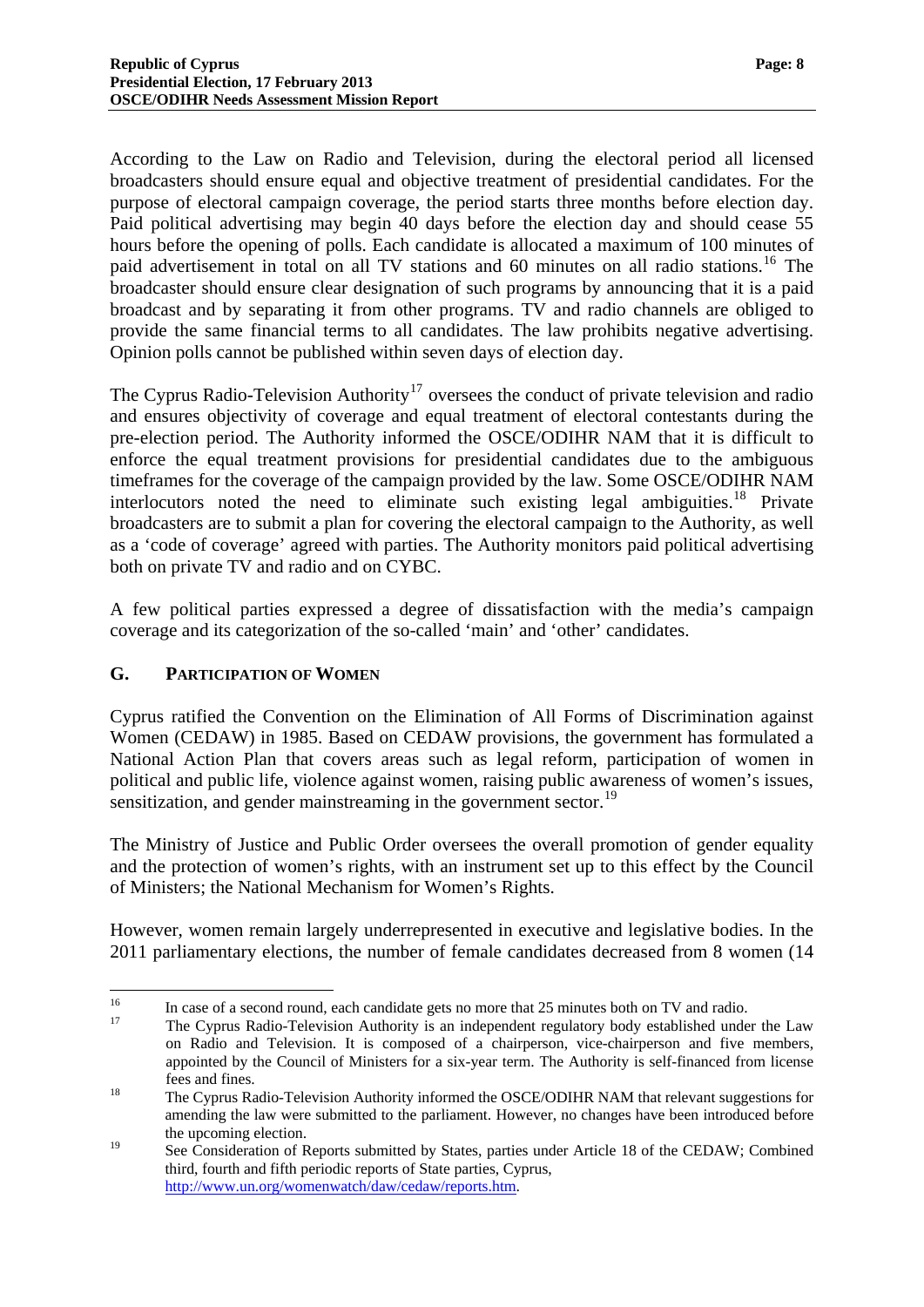per cent) elected previously, to six women (10.7 per cent) elected to the current parliament. In the Council of Ministers, 4 out of 11 ministers are women. In the Municipal Councils, 82 of 468 members are women (17.5 per cent); a decrease compared with 20.3 per cent female members on the previous councils.

According to OSCE/ODIHR NAM interlocutors, women face obstacles that hamper their participation in public and political life. Among those mentioned were the lack of support from the parties, gender discrimination in the media, and lack of funding for conducting campaigns.

#### <span id="page-10-0"></span>**IV. CONCLUSION AND RECOMMENDATION**

The OSCE/ODIHR NAM noted full confidence of all of its interlocutors in the integrity of the electoral process and in the professionalism and impartiality of the election administration. No significant concerns were expressed relating to the respect for fundamental freedoms, transparency of the electoral process, candidate registration, and election day proceedings. The predominant topic of all the discussions during the NAM was the issue of campaign finance, as well as certain aspects of the legal framework regulating media work during electoral campaigns. During its assessment of the 2011 parliamentary elections, the OSCE/ODIHR EAM specifically focused on these areas. A set of recommendations was provided, which remain to be implemented. In consideration of this, an electoral observation activity would not add significant value in the current context. Therefore, the OSCE/ODIHR NAM does not recommend an election-related activity for the 2013 presidential election.

Many OSCE/ODIHR interlocutors indicated an interest in ODIHR's expertise in areas such as campaign finance and review of the legal framework. The OSCE/ODIHR stands ready to engage with the authorities in a follow-up process, to assist them in addressing the outstanding recommendations and providing legal opinions on drafts or legal acts regulating electoral legal framework, including with regard to campaign finance, should the authorities so request.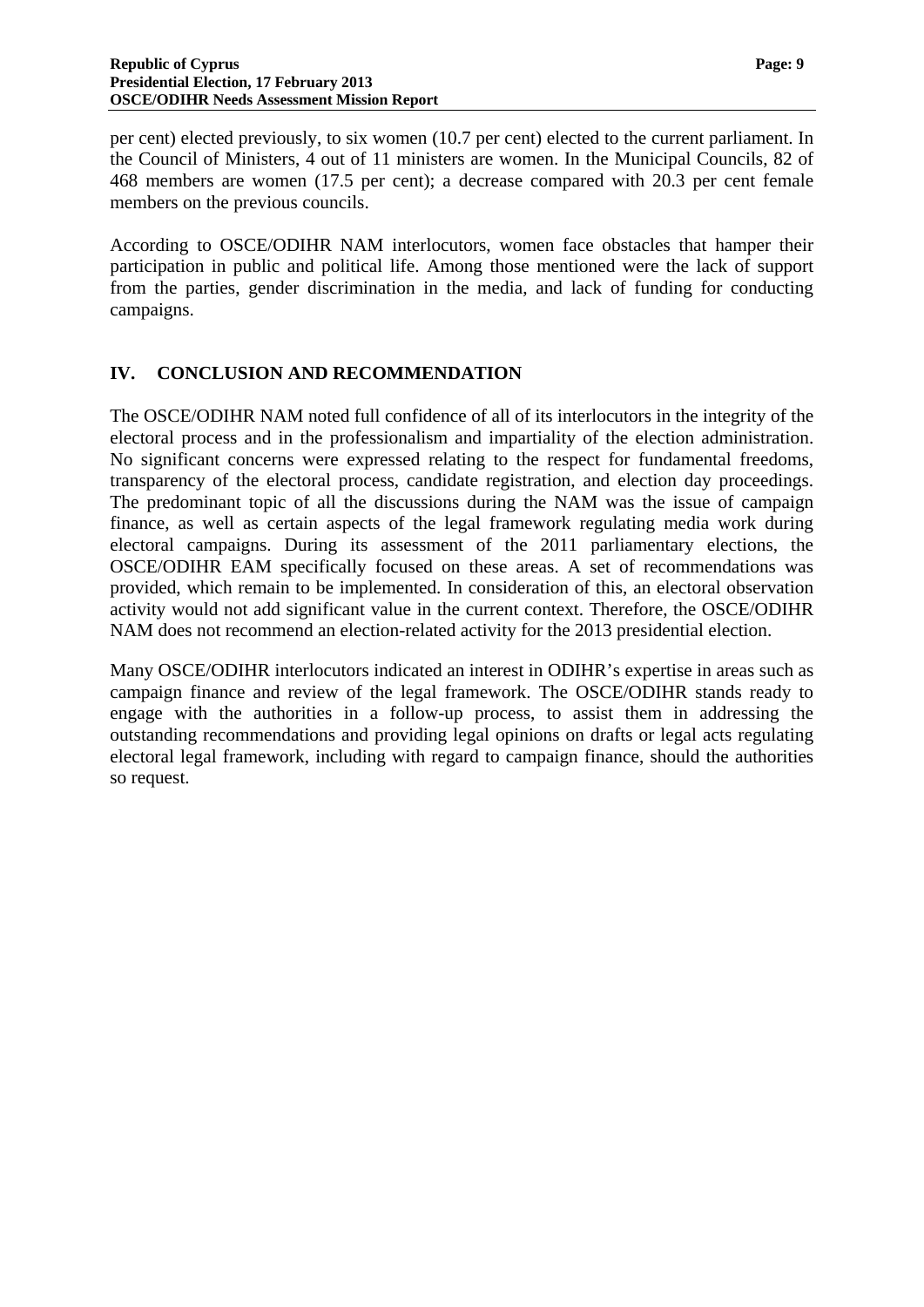#### <span id="page-11-0"></span>**ANNEX: LIST OF MEETINGS**

#### **Ministry of Foreign Affairs**

Stelios Georgiades, Acting Director of the Department of Multilateral Affairs and International Organizations Theodoros Gotsis, Attaché, Political Division, Department of Multilateral Affairs and International Organizations

#### **Ministry of Interior**

Andreas Ashiotis, Permanent Secretary, General Returning Officer Demetris Demetriou, Senior Electoral Officer

#### **Supreme Court**

Petros Artemis, President of Supreme Court

#### **Law Office of the Republic, Attorney General Office**

Petros Clerides, Attorney General Rena Papaeti-Hadjicosta, Senior Counsel Antonis Vasiliades, Attorney of the Law Office Maro Tsiappa, Attorney of the Law Office

#### **District Office of Nicosia**

Argyris Papanastassiou, District Officer of Nicosia Angelos Georgeiou, Nicosia District Administration

#### **Audit Office**

Chrystalla Georghadji, Auditor General Akis Hadjosif, Senior Principal Auditor

#### **Democratic Party (***DEKO***)**

Petros Zarounas, Director of International Relations Office

#### **Democratic Rally (***DISY***)**

Harris Georgiades, Member of the Parliament

#### **European Party (***EVROKO***)**

Demetris Syllouris, President of the Party

#### **Green Party**

Ioanna Panayiotou, General Secretary of the Party George Perdikes, Member of the Parliament

#### **Progressive Party of the Working People (***AKEL***)**

Andreas Kafkalis, Member of the Parliament Skevi Koutra Koukouma, Member of the Parliament

#### **Cyprus Broadcasting Corporation (CYBC)**

Themis Themistocleous, Director General